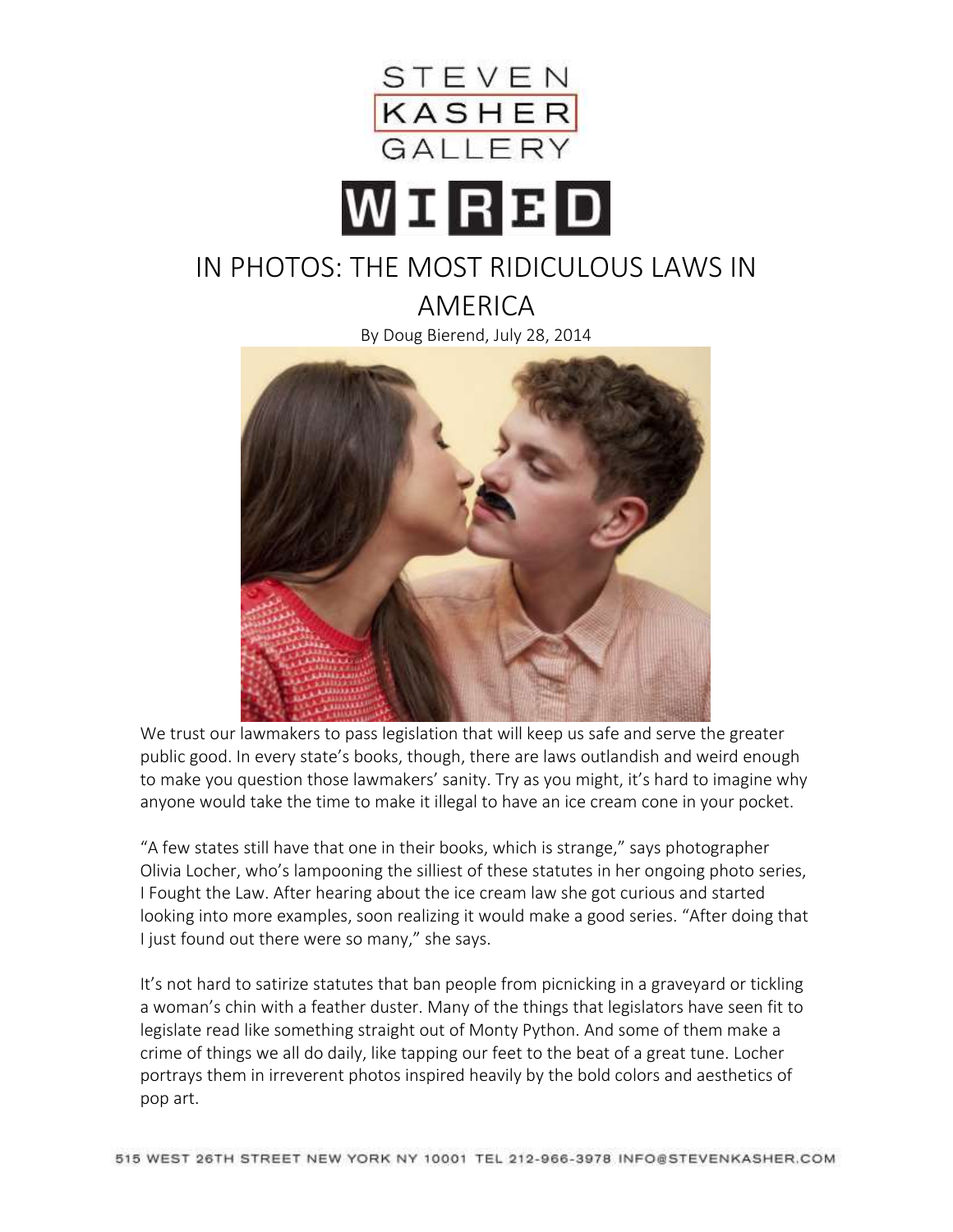

She also looks into the background of the laws, but doesn't include that information as part of the series. Even the silliest examples are often tied to the history and culture of the regions where they were raised. Hawaii's law against keeping coins in your ears stems in part from the region's complex history surrounding currency. According to Locher's research, placing coins in your ears is also a sign of being a drug dealer in Hawaii. If you know anything about Wisconsin, you could believe the state once required serving cheese with every slice of apple pie—something of an urban myth inspired by a shortlived law requiring cheese and butter be served with every meal. Some of the laws are totally reasonable anyway; you really shouldn't fish with dynamite, and Rhode Island's statute against transparent clothing is pretty clearly for the common good.

Nonetheless, there are some downright daffy decrees out there.

"I feel that not being able to have teacups with wine in them is really strange—I personally do that all the time," says Lochner. "And I mean, undressing in front of a man's portrait, I don't see how that conversation would've ever come up."

Locher hears about these from a variety of sources, so she does her best to confirm they actually exist, or once did. She reviews law books and public records and even talks to locals when she can. The points she satirizes are sometimes buried in the bureaucratic language of state code. For example, Georgia's law against graveyard picnics might not jump out if you weren't looking for it:

Sec. 9-7. Injury to property, trees, etc.–Picnicking; firearms. No person in the city cemeteries shall pick flowers of any kind, break branches from shrubs or trees, or climb fences to the cemeteries or trees located therein. Picnicking, lunching, lounging, shooting or loud and boisterous or disorderly conduct are forbidden in the cemeteries. No person with firearms shall be permitted to enter the cemetery grounds. (Code 1914, § 585; Ord. of 10-14-24, § 33; Ord. of 5-17-49, § 23)

Once she's got a handful of seemingly legit laws, Locher starts shooting. Staged shots typically are made in her Manhattan studio, but sometimes she'll shoot in the field. Her riff on Pennsylvania's dictum against fishing with dynamite, for example, was shot at a lake near her hometown of Johnstown, PA.

"It's just deciding on what needs to be included in the picture to tell a cool story," she says. "Sometimes the subject matter could be kept really simple, but then other times you need more of an environment. Whatever the laws are saying, that's how I come up